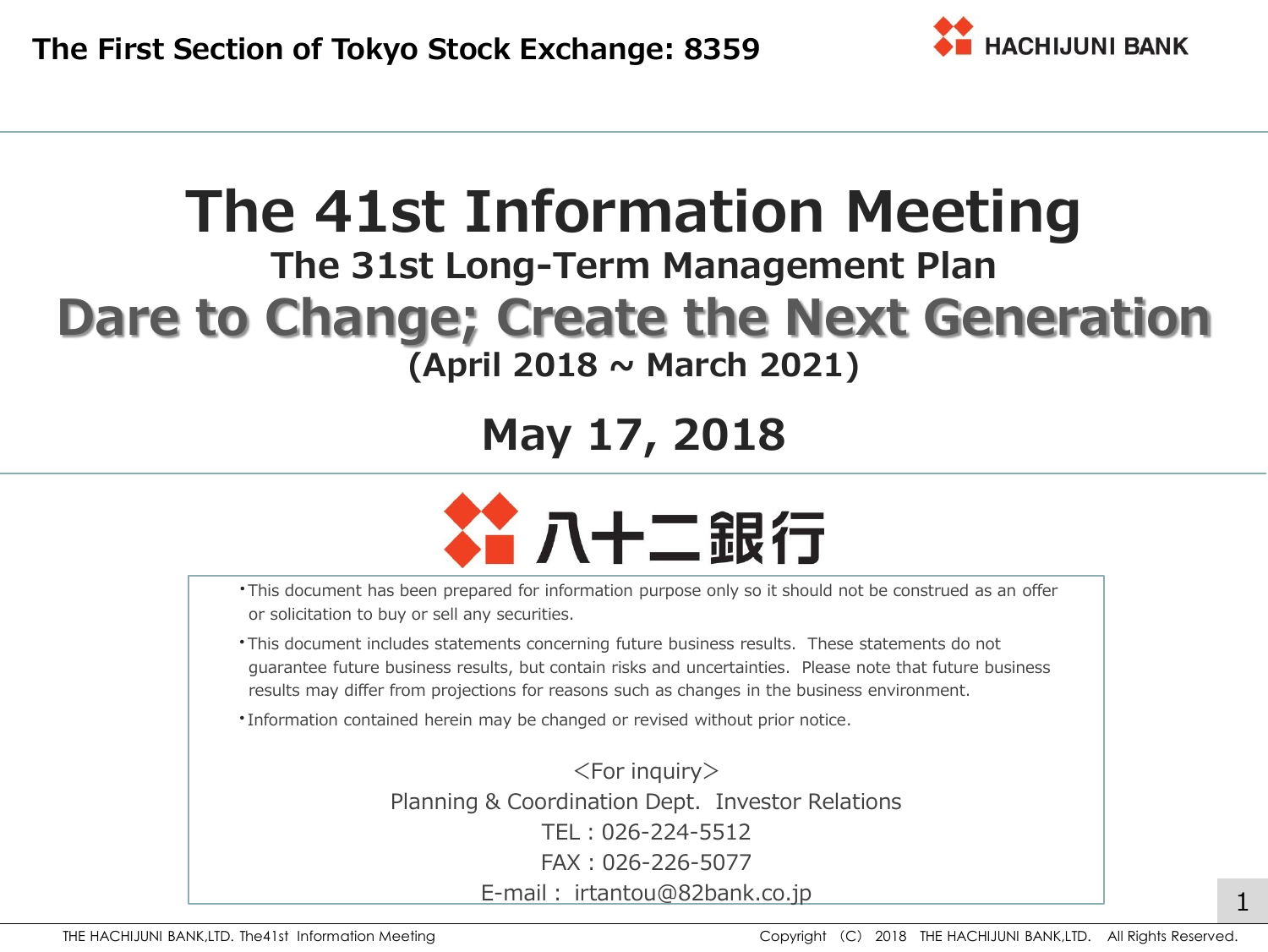

### **Hachijuni Bank's Profile**

| Company name                                 | THE HACHIJUNI BANK, LTD.                                                                                                                                       |  |  |  |  |  |  |  |  |
|----------------------------------------------|----------------------------------------------------------------------------------------------------------------------------------------------------------------|--|--|--|--|--|--|--|--|
| <b>Head office</b>                           | Nagano City, Nagano Prefecture                                                                                                                                 |  |  |  |  |  |  |  |  |
| Date of<br>establishments                    | August 1st, 1931                                                                                                                                               |  |  |  |  |  |  |  |  |
| <b>Network</b>                               | Domestic<br>151 (in Nagano: 131, outside Nagano: 20)<br>Overseas<br>1 Branch (Hong Kong)<br>4 Representative Offices (Dalian, Shanghai,<br>Bangkok, Singapore) |  |  |  |  |  |  |  |  |
| No. of employees                             | 3,192                                                                                                                                                          |  |  |  |  |  |  |  |  |
| Capital stock                                | ¥52.2bn                                                                                                                                                        |  |  |  |  |  |  |  |  |
| <b>Issued shares</b>                         | 511,103 thousand shares                                                                                                                                        |  |  |  |  |  |  |  |  |
| <b>Total asset</b>                           | ¥9,240.3bn                                                                                                                                                     |  |  |  |  |  |  |  |  |
| Net asset                                    | ¥716.0bn                                                                                                                                                       |  |  |  |  |  |  |  |  |
| Deposits                                     | ¥6,598.3bn                                                                                                                                                     |  |  |  |  |  |  |  |  |
| Loans                                        | ¥5,087.6bn                                                                                                                                                     |  |  |  |  |  |  |  |  |
| Total capital ratio<br>(Basel $\mathbb{I}$ ) | Consolidated: 20.51% (preliminary)<br>Non-consolidated: 19.70% (preliminary)                                                                                   |  |  |  |  |  |  |  |  |
| Ratings                                      | S&P Global Ratings :<br>A<br>R&I<br>A+                                                                                                                         |  |  |  |  |  |  |  |  |



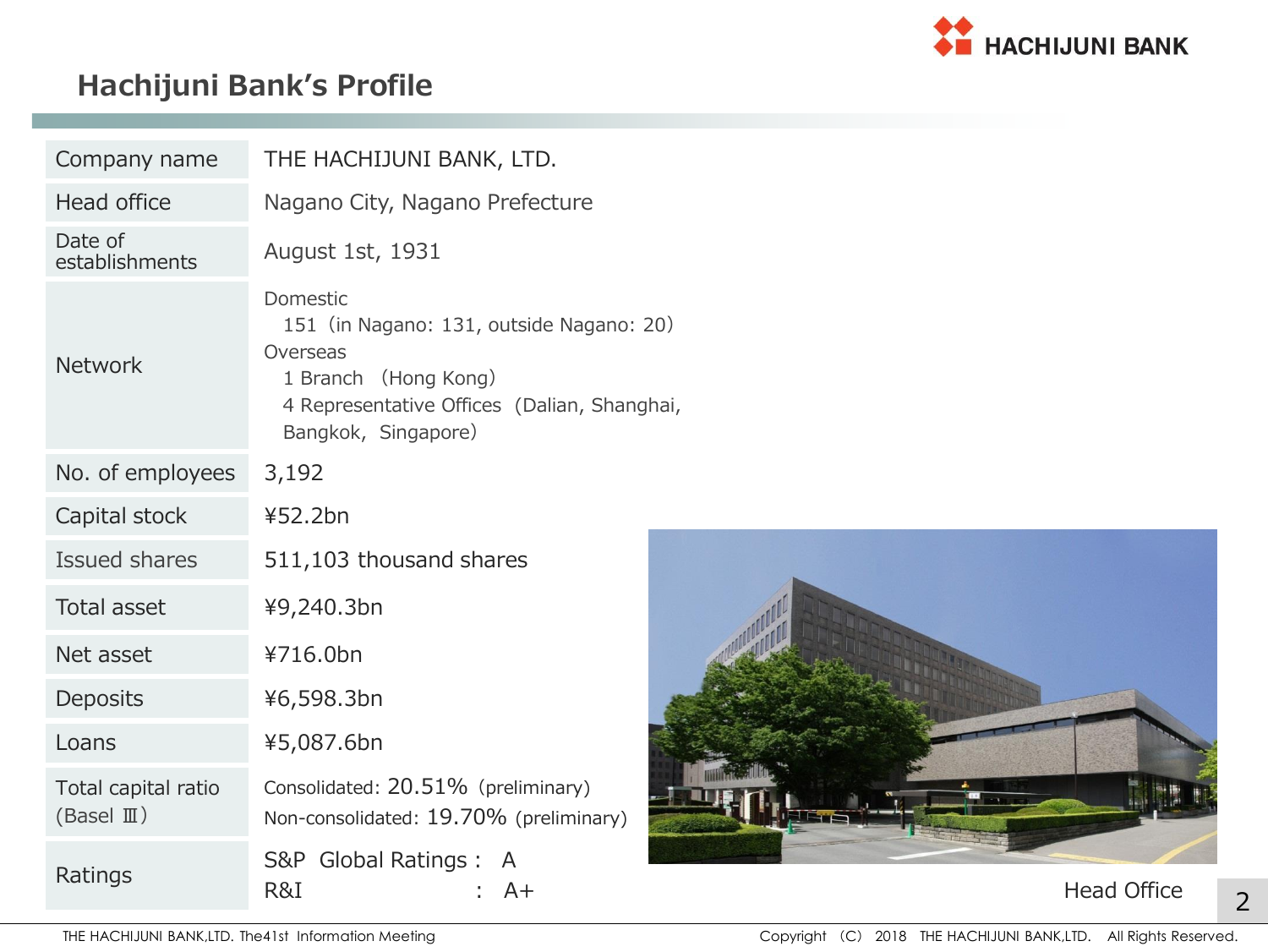



- 1. Outline of FY2017 Financial Results and FY2018 Forecasts
- 2. Major Accounts and Main Figures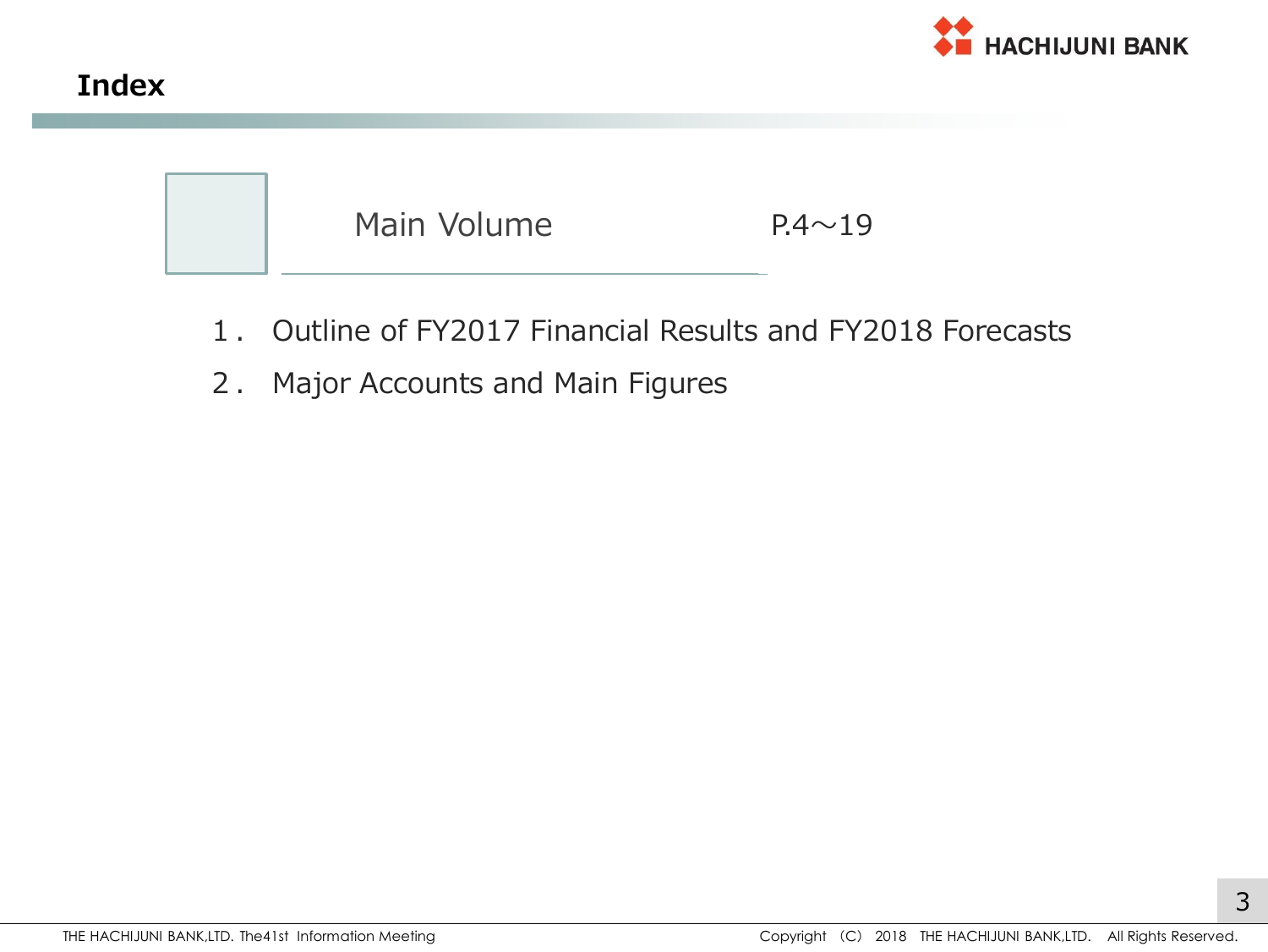

#### **Outline of FY2017 Financial Results**

| <b>Consolidated</b><br><b>College</b>      |                         |                |                            | ш                                                           | <b>Non-Consolidated</b>                    |                |                          |                    |                     |
|--------------------------------------------|-------------------------|----------------|----------------------------|-------------------------------------------------------------|--------------------------------------------|----------------|--------------------------|--------------------|---------------------|
| $(*100mn)$                                 | 3/2017                  | 3/2018         | Change                     |                                                             | $(*100mn)$                                 | 3/2017         | 3/2018                   | Change             | From<br>projections |
| Consolidated gross                         |                         |                |                            |                                                             | Gross business profit (A)                  |                | 866                      | $\triangle 20$     | 21                  |
| business profit                            | 1,001                   | 992            | $\triangle$ 9              |                                                             | Profit on interest                         | 738            | 700                      | $\triangle$ 37     | 64                  |
| Profit on interest                         | 740                     | 702            | $\triangle$ 38             |                                                             | Profit on fees & commissions               | 80             | 83                       | 3                  | $\triangle$ 5       |
| Profit on fees &                           | 133                     | 138            | $\overline{4}$             |                                                             | Profit from other business<br>transactions | 66             | 80                       | 14                 | $\triangle$ 37      |
| commissions                                |                         |                |                            |                                                             | Gains/losses related to<br>bonds $(B)$     | 55             | 73                       | 17                 | $\triangle$ 32      |
| Trading profit                             | 17                      | 29             | 12                         |                                                             | G&A expenses (C)                           | 579            | 563                      | $\triangle$ 15     | $\blacktriangle$ 11 |
| Profit from other<br>business              | 110                     | 122            | 11                         |                                                             | Core net business profit (A-B-C)           |                | 228                      | $\triangle$ 22     | 63                  |
| transactions                               |                         |                |                            | Actual net business profit (A-C)                            |                                            | 307            | 302                      | $\blacktriangle 4$ | 32                  |
| General &<br>administrative                | 660                     | 629            | $\triangle$ 31             | Transfer to general reserve for<br>possible loan losses (D) |                                            |                | $\overline{\phantom{m}}$ |                    |                     |
| expenses                                   |                         |                |                            |                                                             | Net business profit (A-C-D)                | 307            | 302                      | $\blacktriangle$ 4 | 32                  |
| Credit related expenses                    | $\triangle$ 22          | $\overline{2}$ | 25                         | Temporary<br>profit/losses                                  | Reversal of allowance for<br>loan losses   | 22             | $\overline{4}$           | $\triangle$ 18     | 4                   |
| Gains/losses related to                    | 26                      | 39             | 12                         |                                                             | Reversal of general reserve                | 25             | 19                       | $\triangle$ 5      |                     |
| stocks                                     |                         |                |                            |                                                             | Transfer to specific reserve               | $\overline{2}$ | 15                       | 12                 | ÷,                  |
| Ordinary profit                            | 404                     | 415            | 10                         |                                                             | Gains/losses related to<br>stocks (E)      |                | 39                       | 15                 | 19                  |
| Net income attributable                    | 263                     | 258            | $\blacktriangle 4$         |                                                             | Disposal of NPL                            |                | $\overline{0}$           | $\overline{0}$     |                     |
| to owners of parent                        |                         |                |                            | Ordinary profit                                             |                                            | 342            | 348                      | 6                  | 58                  |
| Ratio of consolidated<br>profits to parent | 1.135<br>1.137<br>0.002 |                | Extraordinary gains/losses |                                                             | $\blacktriangle$ 7                         | $\triangle$ 21 | $\triangle$ 13           |                    |                     |
| company's profits                          |                         |                |                            | Net income                                                  | 231                                        | 227            | $\triangle 4$            | 27                 |                     |
| (times)                                    |                         |                |                            | Credit related expenses                                     | $\triangle$ 23                             | $\triangle$ 3  | 19                       | $\triangle$ 3      |                     |

Profit/losses related to securities

 $(B+E)$  80 113 33  $\triangle 12$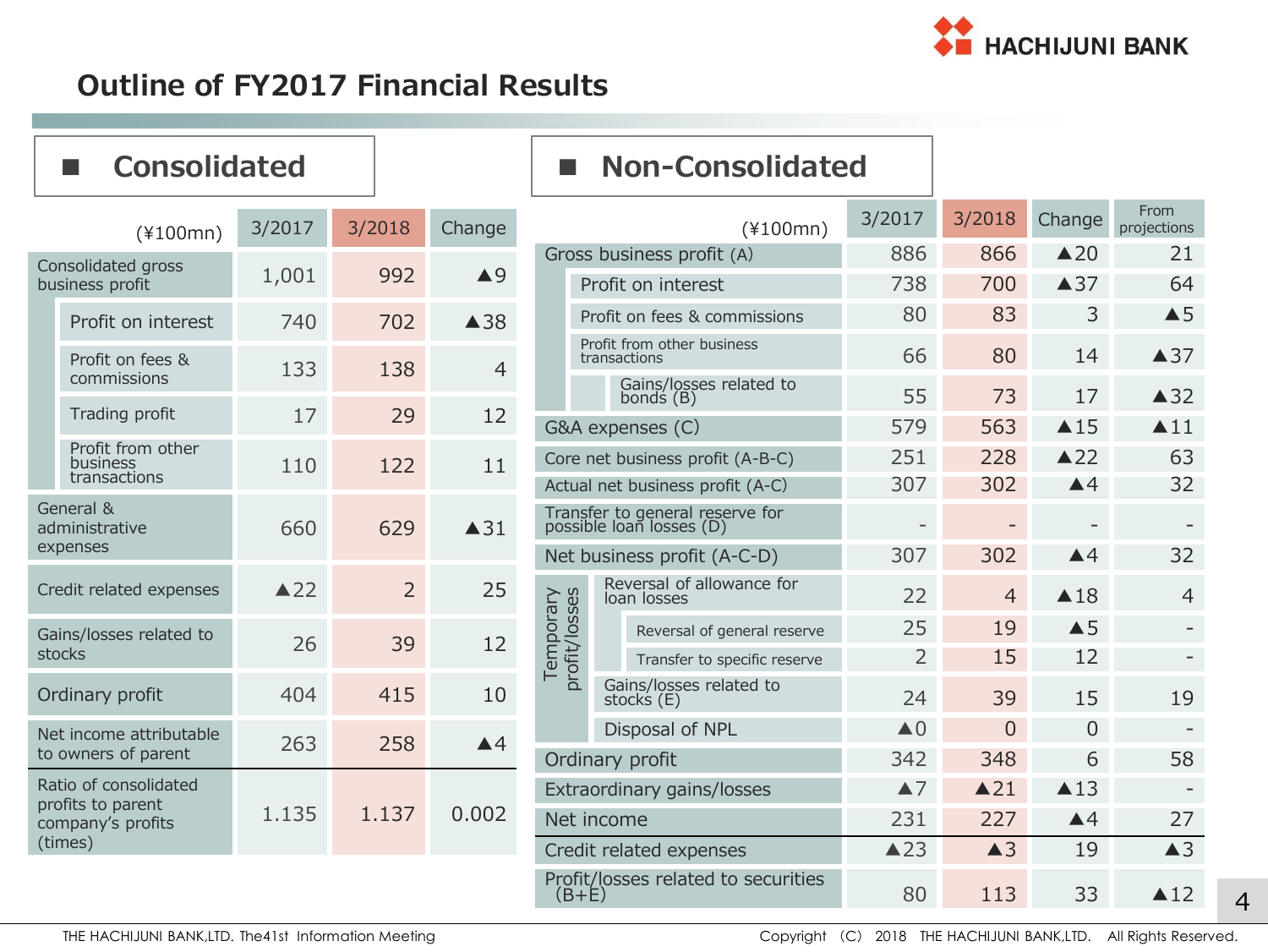

#### **Outline of FY2017 Financial Results and FY2018 Forecasts**

#### ■ **Outline of FY2017 Financial Results (Consolidated)**

- Ordinary profit was ¥41.5bn (+¥1.0bn from FY2016) due to the increase in profit/losses related to securities (+¥3.0bn) and the decrease in G&A expenses (▲¥3.1bn) despite the decrease in profit on interest of non-consolidated account (▲¥3.8bn) and the increase in credit related expenses (+¥2.5bn).
- $\triangleright$  Net income attributable to owners of parent was ¥25.8bn ( $\triangle$ ¥0.4bn).

#### **■ FY2018 Forecasts**

【Consolidated】

- Ordinary profit will be ¥32.0bn (▲¥9.5bn from FY2017) due to decreases in profit on interest and profit/losses related to securities.
- $\triangleright$  Ratio of consolidated profits to parent company's profits will decline, reflecting the absorption-type merger with Hachijuni Business Services Co., Ltd. (a Bank's subsidiary company) by the Bank.

#### 【Non-consolidated】

- Profit on fees & commissions will be ¥9.2bn (+¥0.9bn) due to increases in sales commissions of investment trusts and fees of securities intermediary services, while profit on interest will continue to decrease with severe surroundings, gross business profit will be ¥81.1bn (▲¥5.5bn).
- G&A expenses will be ¥56.6bn (+¥0.3bn), personnel expenses will be ¥29.2bn (+¥1.0bn) and non personnel expenses will be ¥24.0bn (▲¥0.5bn).
- $\triangleright$  Net income will be \text{20.0bn ( $\blacktriangle$ \text{2.7bn).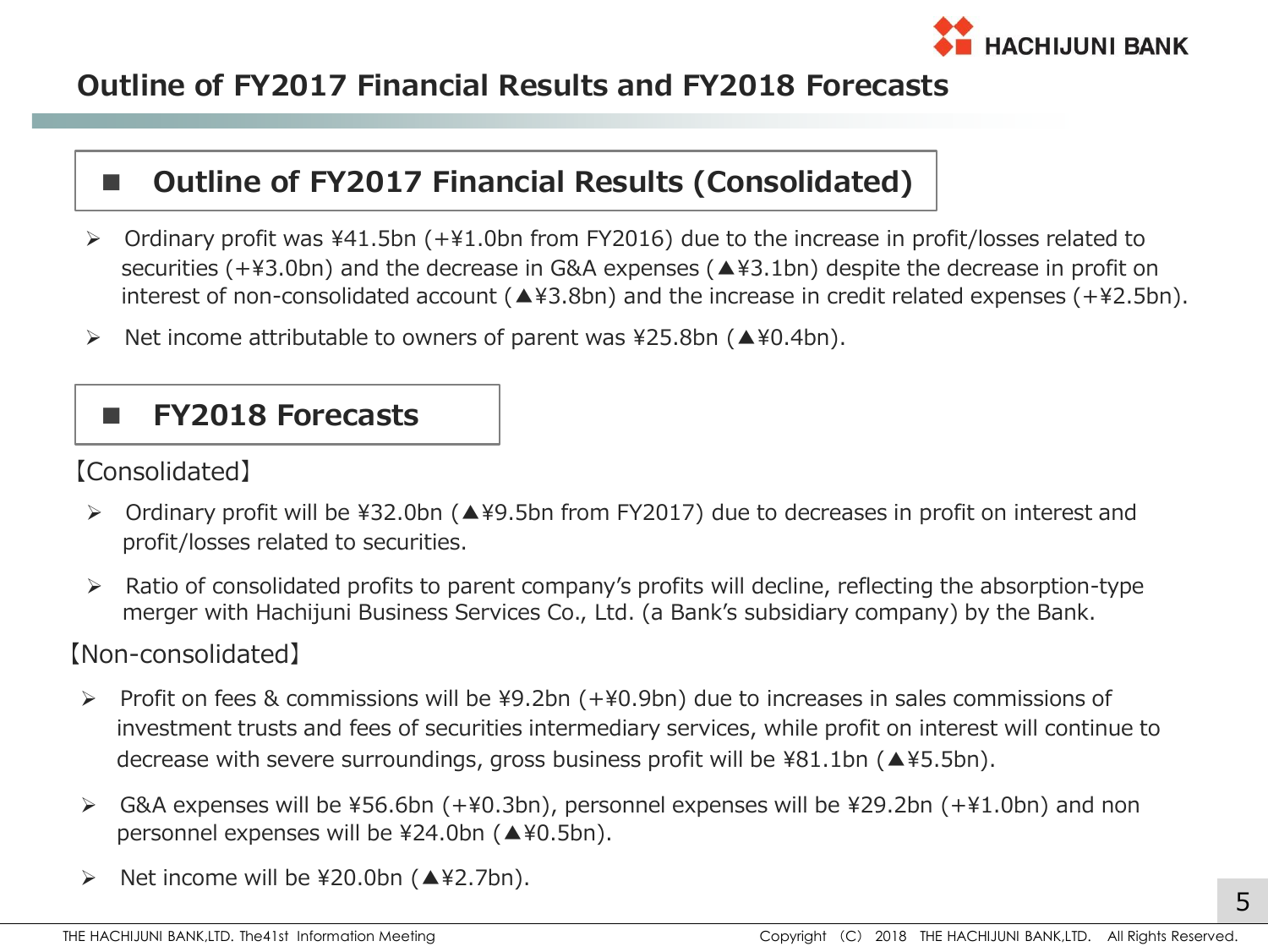

#### **Gross Business Profit (Non-Consolidated)**

- ▶ Profit on interest decreased by ¥3.7bn from FY2016 due mainly to the decrease in interest and dividends on securities.
- Gross business profit will decrease in FY2018 as profit on interest will continue to decrease.



|                                                  |        | T TZUIT THUFCASE/DECIEASE TACLUIS |                | $(*100mn)$               |
|--------------------------------------------------|--------|-----------------------------------|----------------|--------------------------|
|                                                  | 3/2017 | 3/2018                            | Change         | For reference            |
| Profit on<br>interest                            | 738    | 700                               | $\triangle$ 37 | $\rightarrow$ See page 7 |
| Profit on fees<br>8 <sub>k</sub><br>commissions  | 80     | 83                                | 3              | $\rightarrow$ See page 8 |
| Profit from<br>other<br>business<br>transactions | 66     | 80                                | 14             | $\rightarrow$ See page 9 |

 $EV2017$  Increase (Decrease factors

#### FY2018 (3/2019) forecast

- ▶ Profit on interest will decrease by ¥4.2bn from FY2017 due to the decrease in interest & dividends on securities and the increase in funding costs of foreign currencies.
- ▶ Profit on f&c will increase by ¥0.9bn.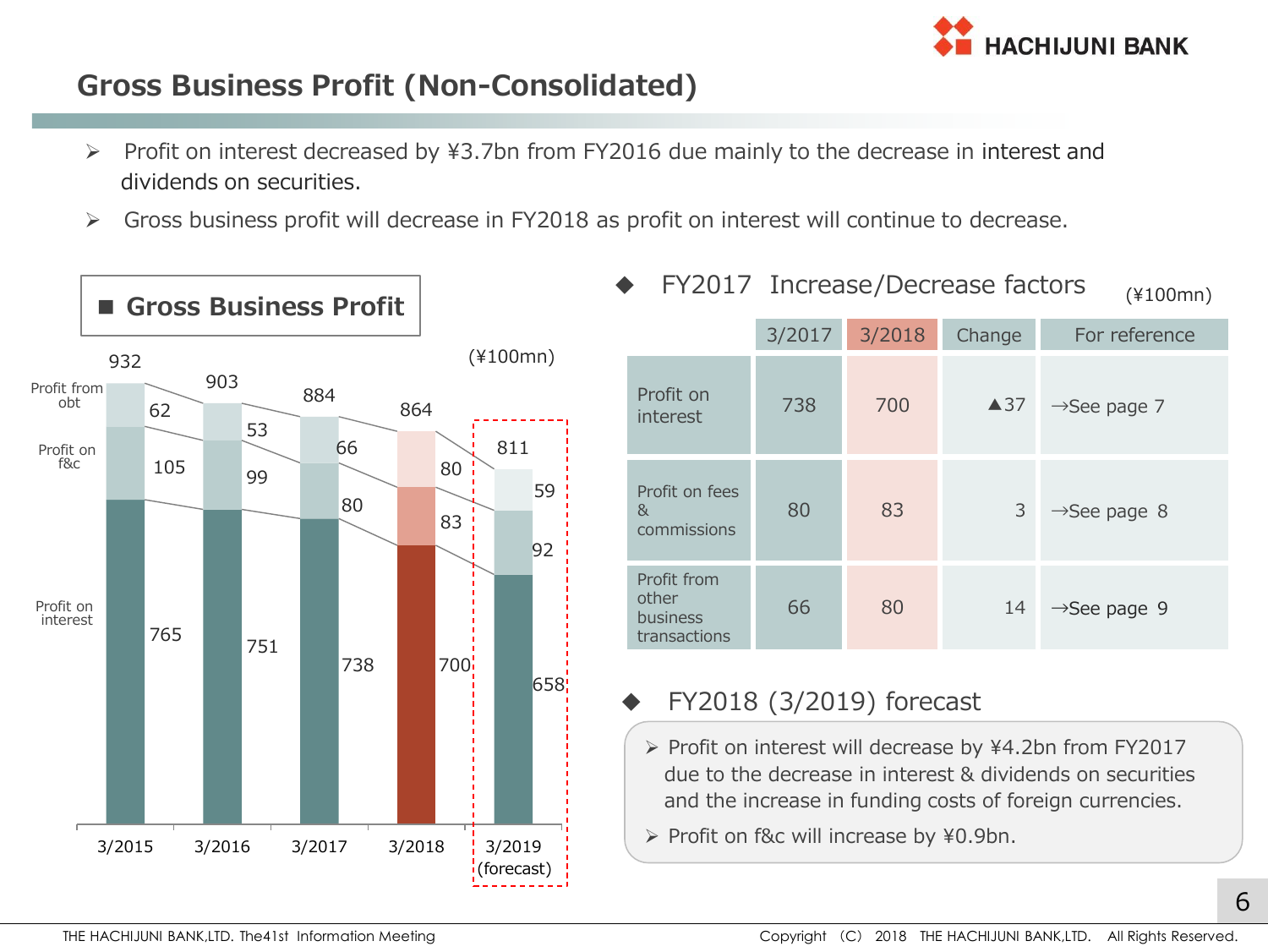

#### **Profit on Interest (Non-Consolidated)**

- As for domestic operations, profit on interest decreased by ¥4.5bn from FY2016 due to decreases in interest on loans and interest & dividends on securities.
- $\triangleright$  As for international operations, profit on interest increased by ¥0.7bn due to the decrease in interest on deposits.
- $\triangleright$  The pace of the decline in interest on loans for domestic will moderate.

|  |  | $(*100mn)$                                    | 3/2016              | 3/2017              | 3/2018             | ■ Yield and Margin (all offices $·$ %) |                                       |        |        |                   |                      |
|--|--|-----------------------------------------------|---------------------|---------------------|--------------------|----------------------------------------|---------------------------------------|--------|--------|-------------------|----------------------|
|  |  | Profit on interest                            | 751                 | 738                 | 700                |                                        | 3/2015                                | 3/2016 | 3/2017 | 3/2018            | 3/2019<br>(forecast) |
|  |  | <b>Domestic</b>                               | 673                 | 674                 | 629                | Yield                                  | 1.19                                  | 1.14   | 1.07   | 0.94              | 0.95                 |
|  |  | Interest on<br>loans                          | 503                 | 460                 | 443                | Funding costs                          | 0.14                                  | 0.16   | 0.15   | 0.11              | 0.12                 |
|  |  | Interest &<br>dividends on sec.               | 234                 | 248                 | 199                | Interest margin                        | 1.05                                  | 0.98   | 0.92   | 0.83              | 0.82                 |
|  |  | Interest on<br>deposits                       | $\triangle 20$      | $\blacktriangle$ 11 | $\triangle 6$      |                                        | <b>Vield and Margin (domestic .%)</b> |        |        |                   |                      |
|  |  | Interest payment<br>on interest rate<br>swaps | $\triangle 47$      | $\triangle$ 30      | $\triangle$ 13     |                                        | 3/2015                                | 3/2016 | 3/2017 | 3/2018            | 3/2019<br>(forecast) |
|  |  | International                                 | 77                  | 63                  | 70                 | Yield on loans                         | 1.21                                  | 1.12   | 0.99   | 0.90 <sup>1</sup> | 0.87                 |
|  |  | Interest on<br>loans                          | 17                  | 21                  | 23                 | Yield on sec.                          | 1.21                                  | 1.24   | 1.27   | 1.06              | 0.94                 |
|  |  | Interest &                                    | 96                  | 95                  | 95                 | Funding costs                          | 0.11                                  | 0.10   | 0.06   | 0.02 <sub>1</sub> | 0.01                 |
|  |  | dividends on sec.                             |                     |                     |                    | Yield on depo.                         | 0.03                                  | 0.03   | 0.01   | 0.01              | 0.00                 |
|  |  | Interest on<br>deposits                       | $\triangle$ 14      | $\triangle$ 27      | $\triangle$ 19     | Interest margin                        | 1.00                                  | 0.94   | 0.90   | 0.79              | 0.80                 |
|  |  | Interest payment<br>on interest rate<br>swaps | $\blacktriangle$ 11 | $\triangle$ 10      | $\blacktriangle$ 7 |                                        |                                       |        |        |                   | 7                    |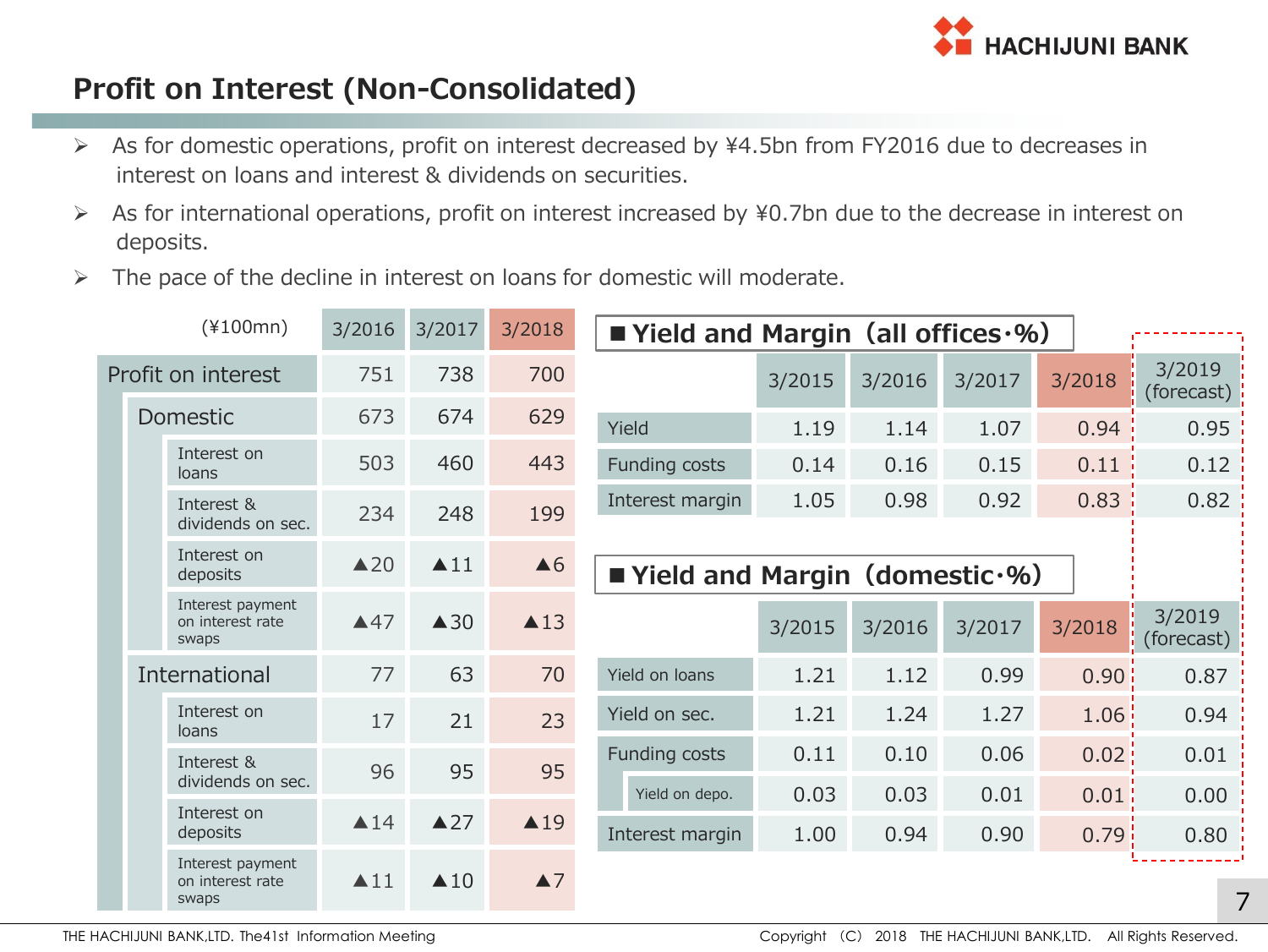

#### **Profit on Fees & Commissions (Non-Consolidated)**

Support ppbs (private placement bonds) remained solid.

Consulting income in corporate banking was record high as the issuance of Regional Revitalization

1,033 1,007 1,097 1,189 227 141 147 292 575 621 <sup>564</sup> 591 1,835 1,769 1,808  $(2,072)$ 3/2015 3/2016 3/2017 3/2018 Income on investment type products in personal banking increased by ¥0.4bn from FY2016 as income on financial instruments intermediary/introduction services (FIIS) hit a record high. 3/2016 3/2017 3/2018 Profit on F&C 89 80 83 F&C <main items> 183 168 174 Corporate banking -Consulting income <sup>17</sup> <sup>18</sup> <sup>20</sup> Syndicated loans,  $\frac{10}{\text{ppbs}}$  etc.  $\frac{10}{10}$  10 11 Derivatives related 1 1 2 M&A related 6 5 5 5 Personal banking -Income from investment type products 45 31 35 Life & non-life  $\frac{2}{18}$  insurances 18 8 6 Investment trusts 15 13 15 Financial instruments intermediary/introduction services (FIIS) 7 4 7 Foreign currency Poleign currency<br>deposits 6 F&C payments 84 88 90 Fees related to payment loans 59 62 64 ◆ Consulting Income (¥1mn) Income from Investment Type Products M&A related Derivatives related Syndicated loans, ppbs Record high 1,985 1,800 833 615 1,758 1,561 1,306 1,510 110 63  $\overline{47}$  31 658 761 490 764 476 389 464 622 4,987 4,574 3,140 3,542 3/2015 3/2016 3/2017 3/2018 Life & non-life insurance Foreign currency deposits Public bonds Investment trusts **FIIS** (¥100mn) (¥1mn)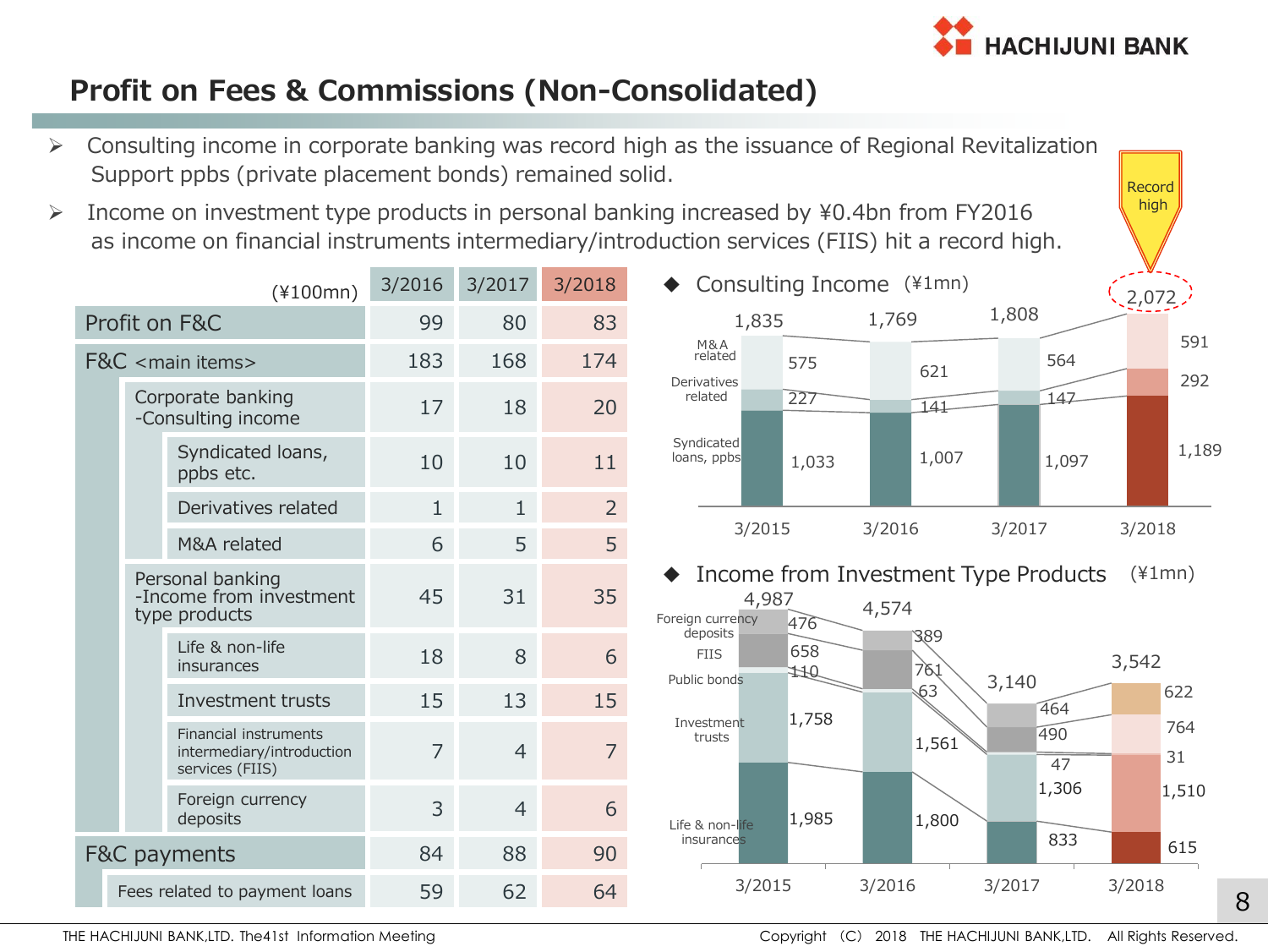

#### **Profit/Losses Related to Securities (Non-Consolidated)**

- $\triangleright$  Profit/losses related to securities increased by ¥3.3bn from FY2016.
- Average balance of securities decreased by ¥84.3bn due mainly to the decrease in JGBs.

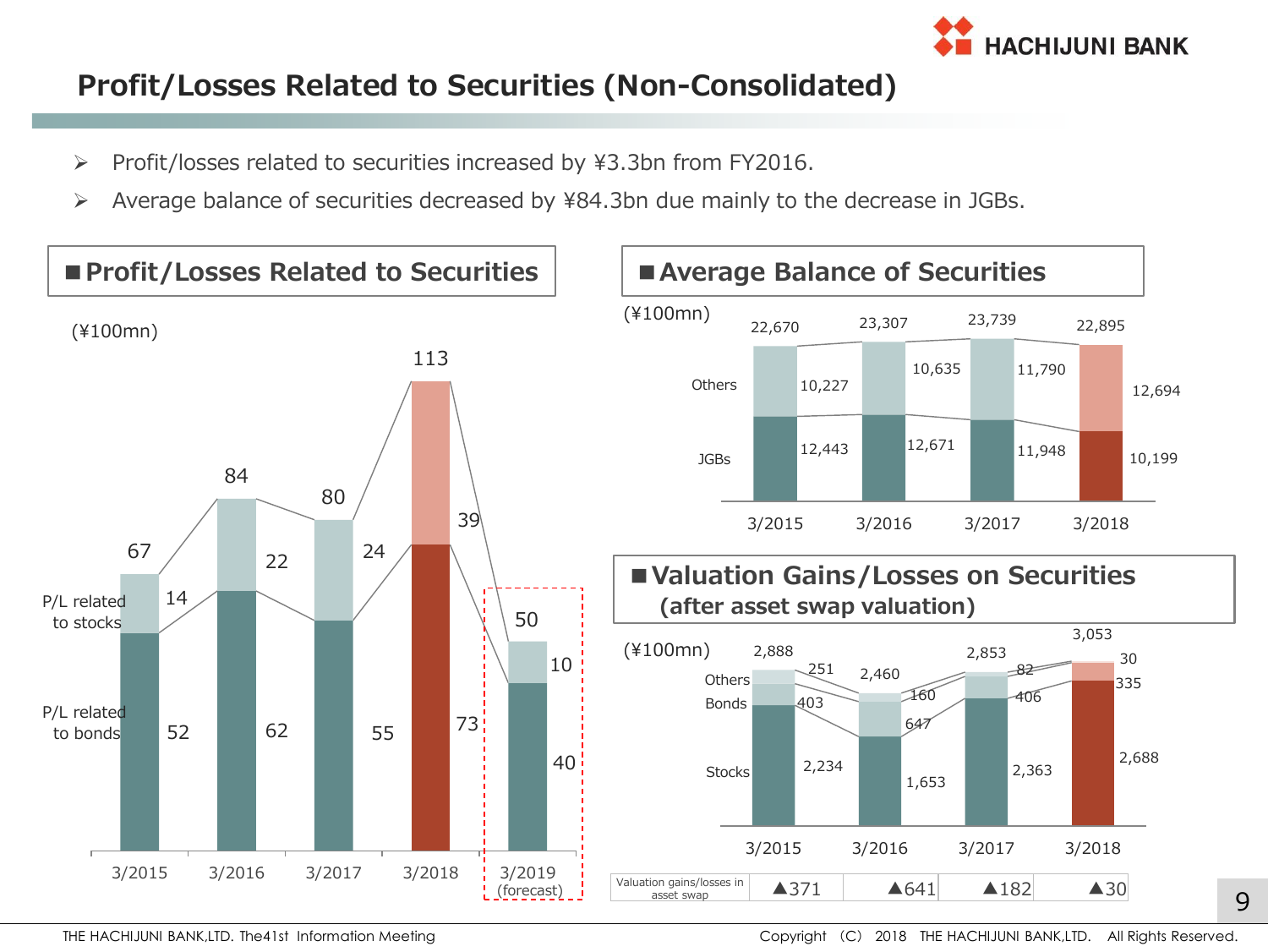

#### **Market Investment (Yen Bonds)**





THE HACHIJUNI BANK,LTD. The41st Information Meeting Communication Copyright (C) 2018 THE HACHIJUNI BANK,LTD. All Rights Reserved.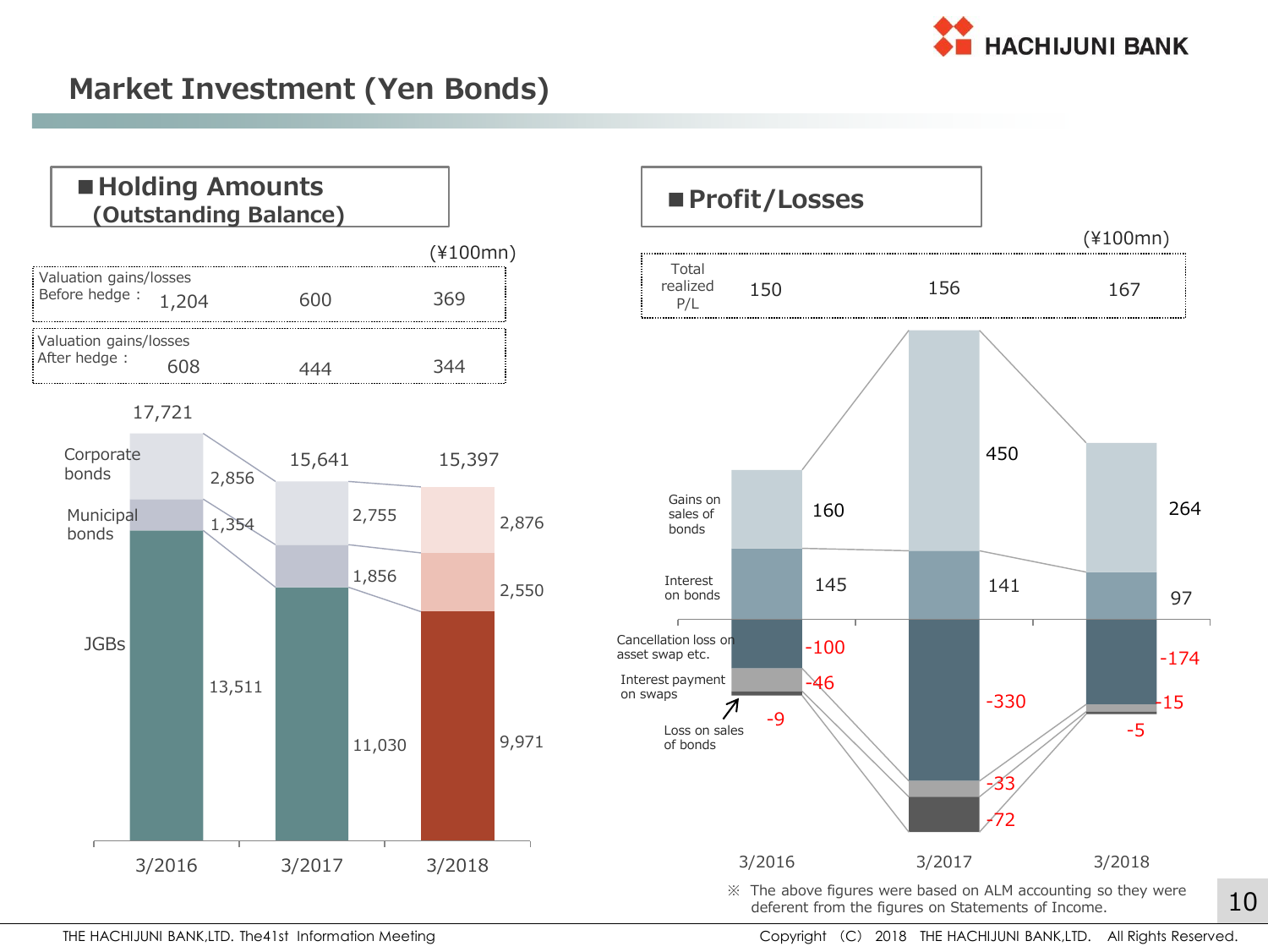

#### **Market Investment (Foreign Bonds)**



※ The above figures were based on ALM accounting so they were deferent from the figures on Statements of Income.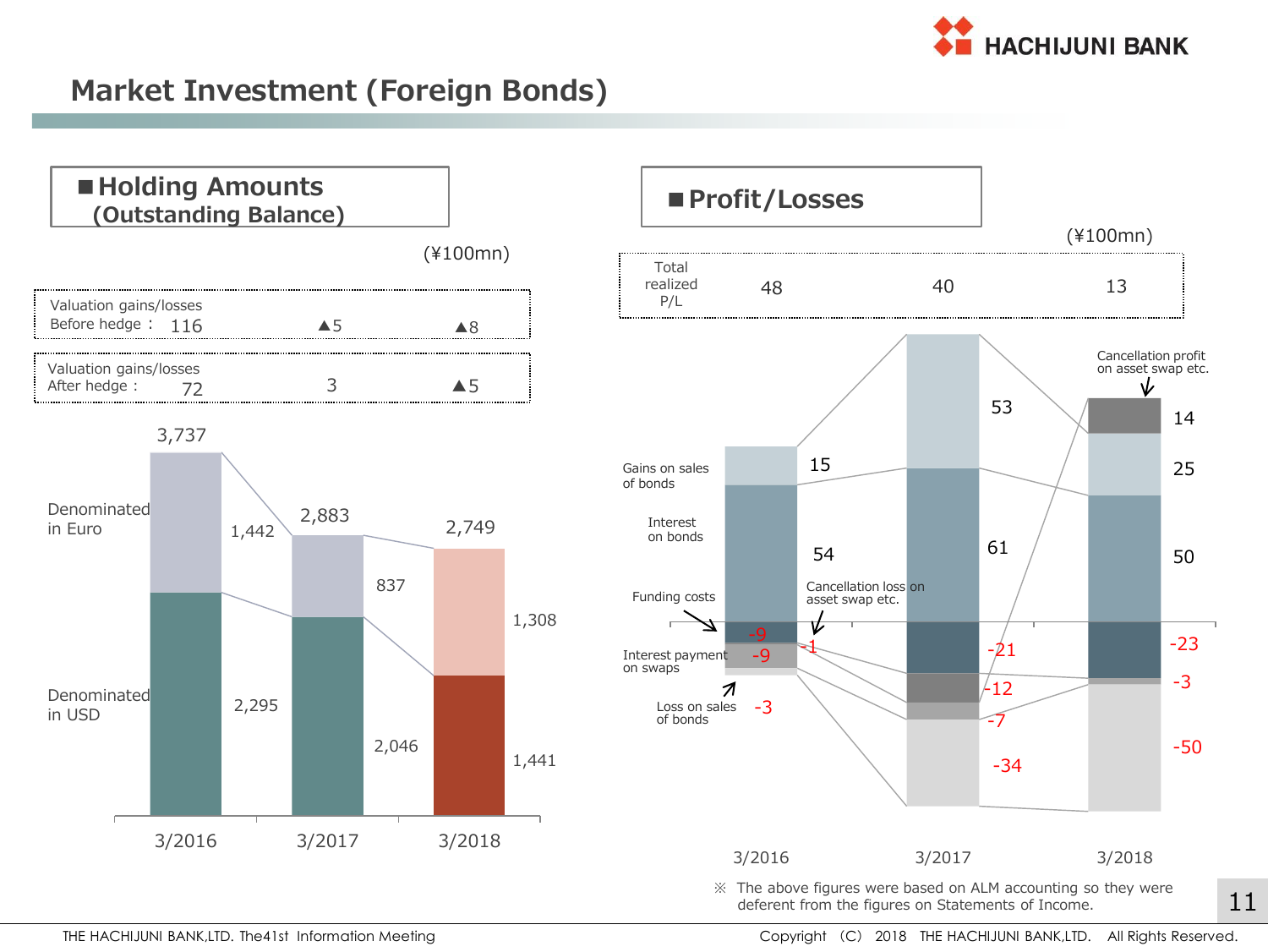

#### **General & Administrative Expenses (Non-Consolidated)**

 Personnel expenses decreased by ¥0.5bn from FY2016 and Non personnel expenses decreased by ¥1.1bn due to the decrease in outsourcing expenses.





#### FY2018 (3/2019) forecast

- Personnel expenses will increase by ¥1.0bn from FY2017 due to the employee increase caused by the merger with Hachijuni Business Services Co., Ltd.
- ・ Non personnel expenses will decrease by ¥0.5bn due to the reduction of operation consignment expenses, reflecting the above-mentioned merger.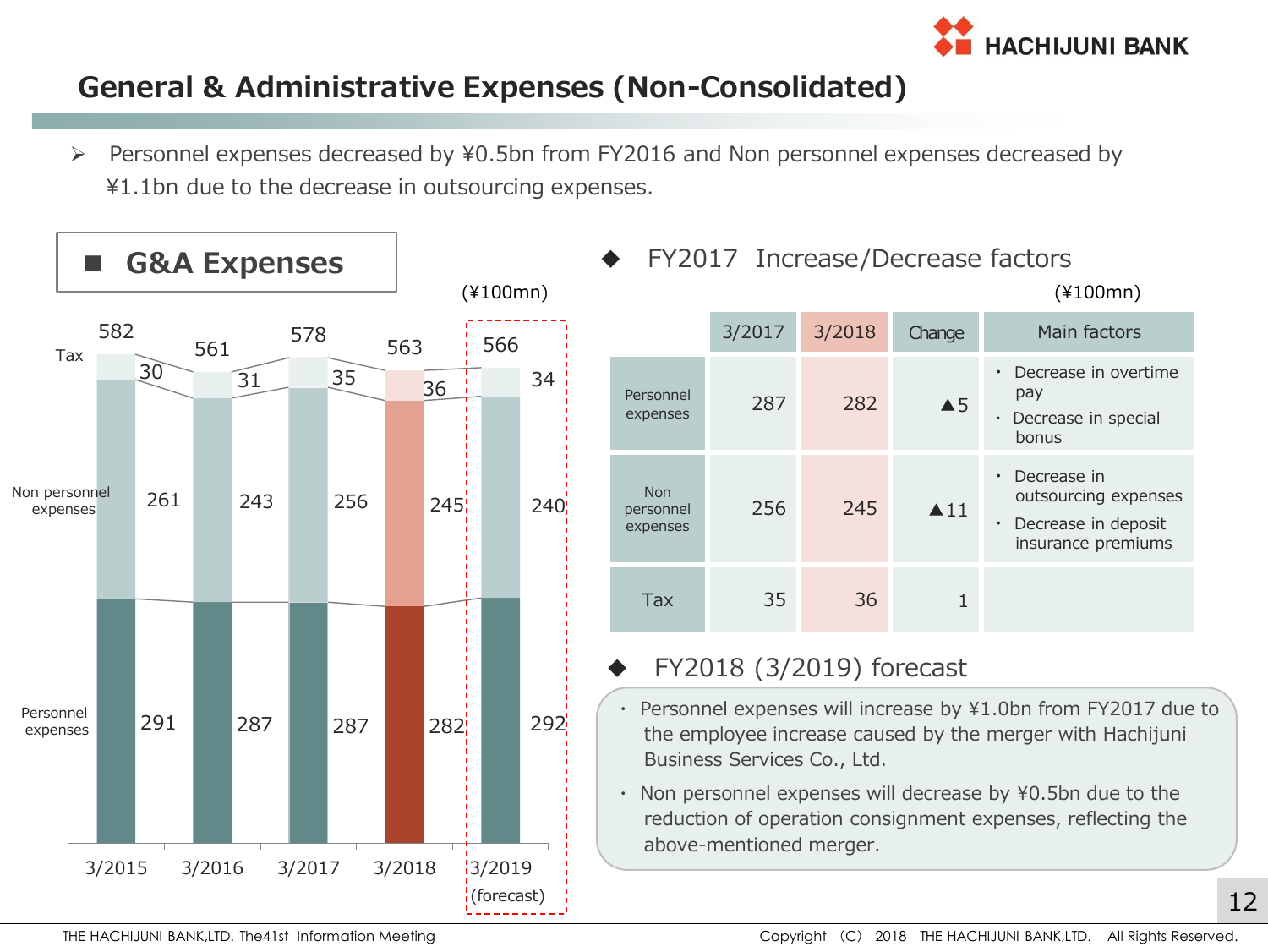

#### **Credit Related Expenses (Non-Consolidated)**

- $\triangleright$  Non-performing loans continued to decrease, NPL ratio also declined.
- Credit related expenses of FY2018 (3/2019) will be a negative ¥1.1bn due to the recent financial surroundings and the decline in the probability of default.

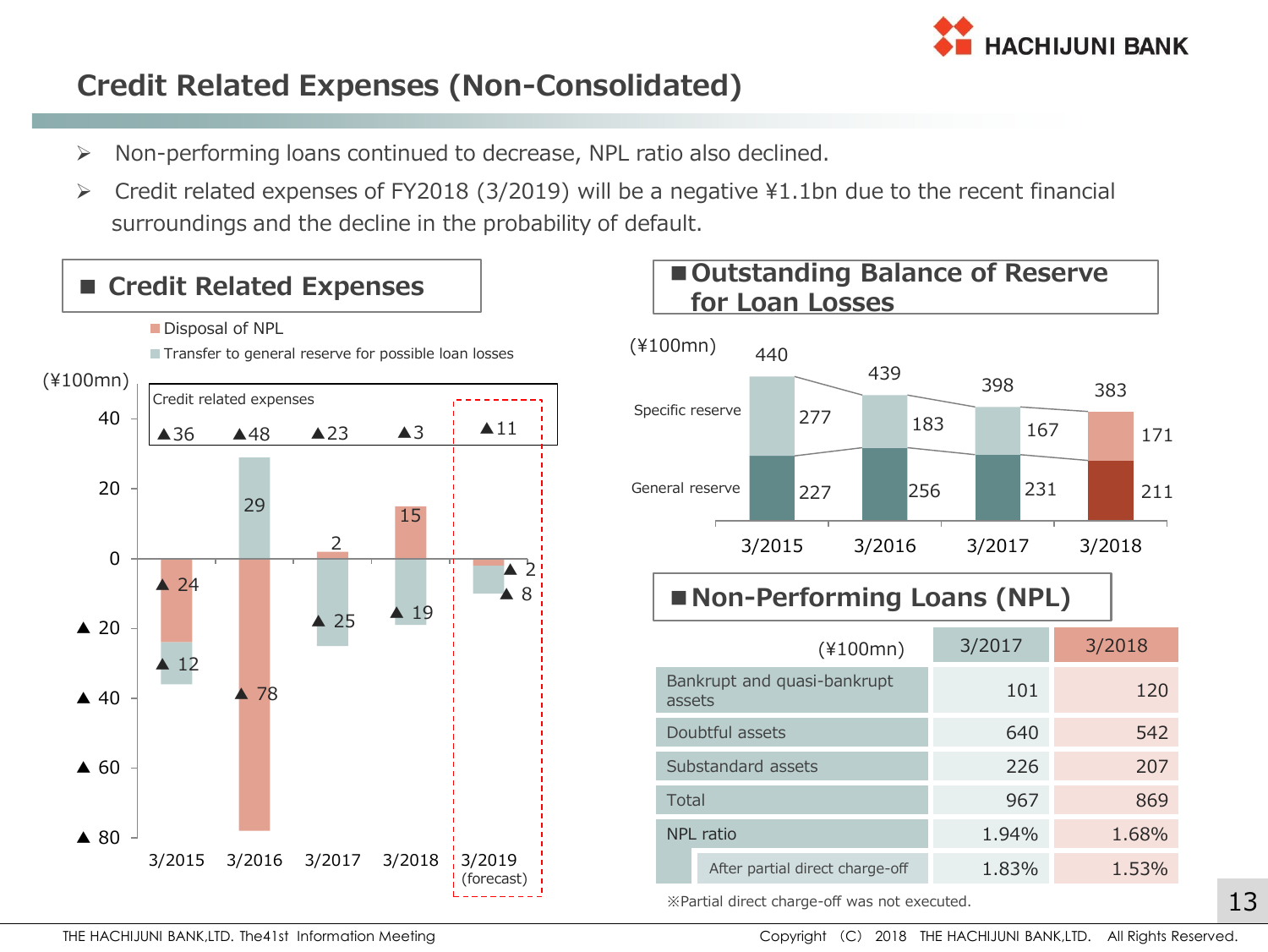

#### **Returns to Shareholders**

- $\triangleright$  Dividend per share of FY2017 was ¥13.0 and payout ratio declined by 1.7% from FY2016, while shareholder returns ratio rose by 11.3% to 41.9% due to the purchase of own stocks.
- Dividend per share of FY2018 (3/2019) will be ¥13.0 despite the decrease in net income.

|                                | $(*100mn)$                                                | 3/2015 | 3/2016 | 3/2017   | 3/2018    | 3/2019<br>(forecast)    |
|--------------------------------|-----------------------------------------------------------|--------|--------|----------|-----------|-------------------------|
| Annual dividends <sup>1</sup>  |                                                           | 75     | 75     | 70       | 65        | 65                      |
| Dividend per share (full year) |                                                           | ¥15.0  | ¥15.0  | ¥14.0    | ¥13.0     | ¥13.0                   |
|                                | Interim dividend                                          | 45.0   | 46.0   | 46.0     | 46.0      | 46.0                    |
|                                | Purchase of own stocks <sup>(2)</sup>                     | 30     | 30     | $\Omega$ | 29        |                         |
| $\circled{2}$                  | Shareholder returns $\textcircled{3} = \textcircled{1}$ + | 105    | 105    | 70       | 95        | 65                      |
| $\bigcirc$                     | Net income (non-consolidated)                             | 257    | 277    | 231      | 227       | 200                     |
|                                | Payout ratio $(1) \div (4)$                               | 29.2%  | 27.2%  | 30.6%    | 28.9%     | 31.0%<br>(Consolidated) |
| $(3 - 4)$                      | Ratio of shareholder returns                              | 40.9%  | 37.9%  | 30.6%    | 41.9% $*$ |                         |

※Ratio of shareholder returns of 3/2018 included the purchase of own stocks based on the resolution on Feb 2018.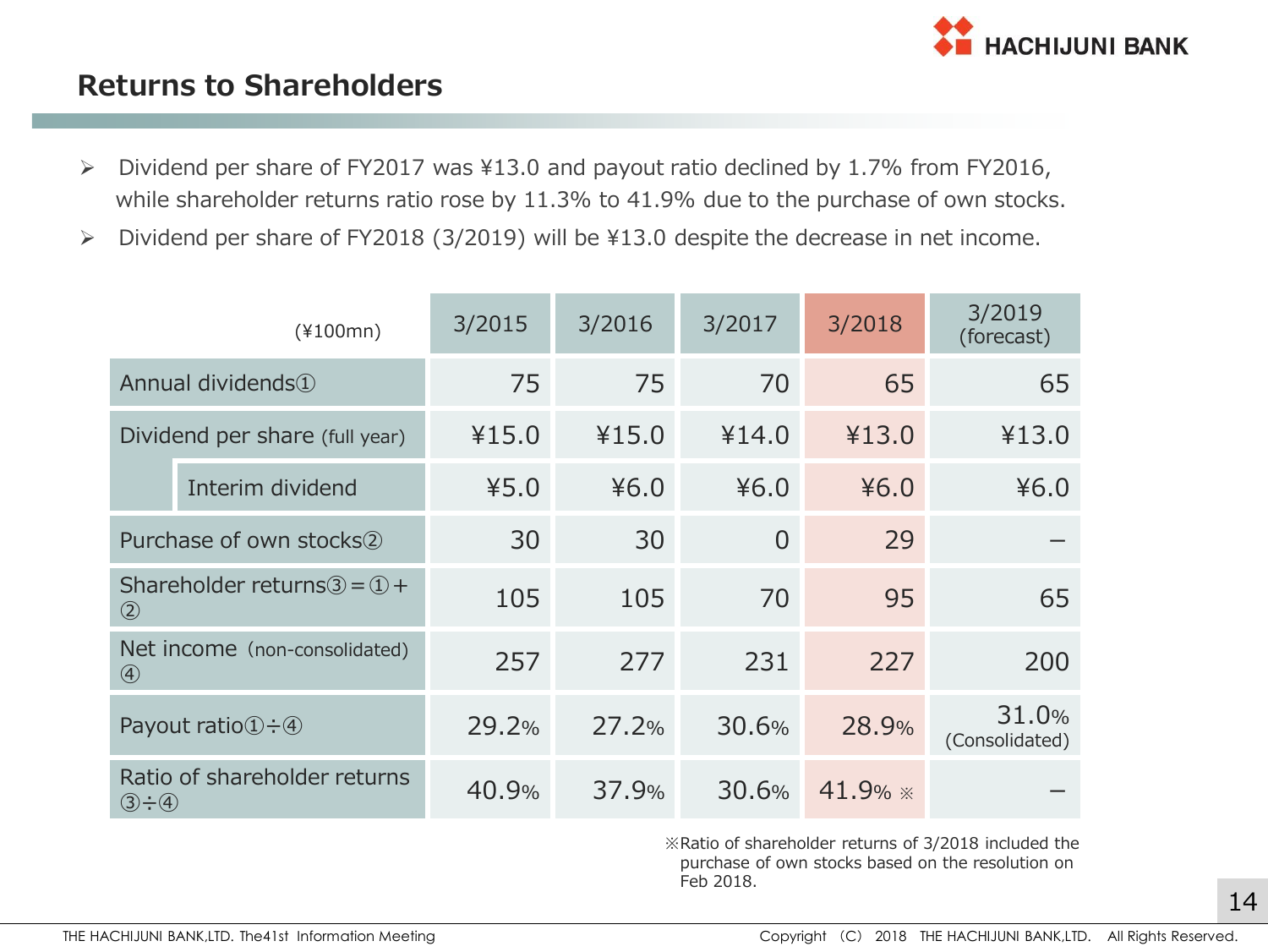

#### **Major Accounts (Loans/Deposits)**

- $\triangleright$  Loans and deposits hit record highs.
- Loans both inside and outside Nagano Prefecture increased firmly and average balance of loans exceeded the ¥5tn mark.

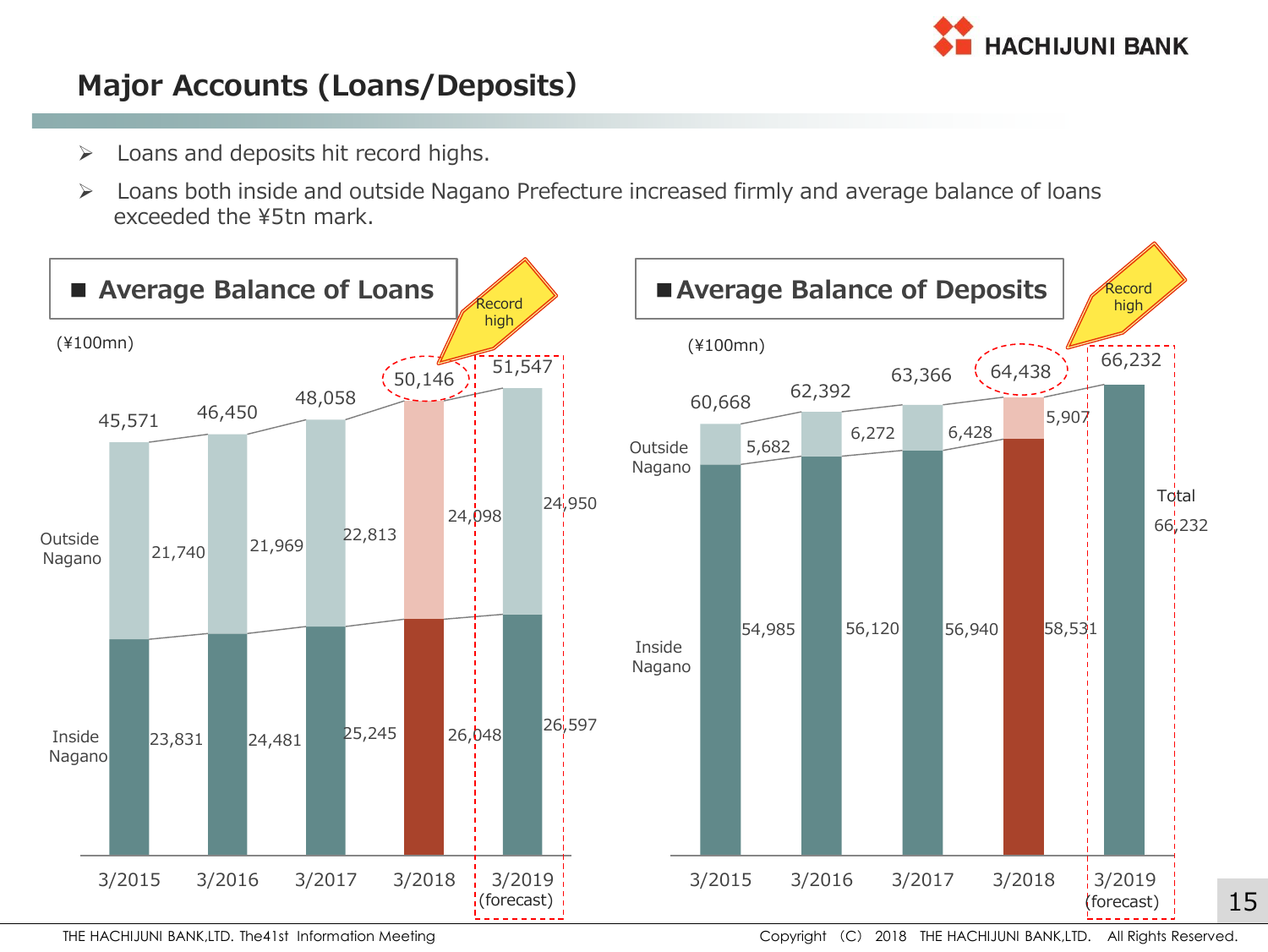

#### **Main Figures (Business Loans)**

- Business loans both inside and outside Nagano increased, reflecting the increase in credit needs relating to capital investment of growth industries; total business loans increased by ¥64.9bn from FY2016.
- Business loans to SMEs increased by ¥37.1bn due to the reinforcement of relations with customers by the Bank staffs' visiting them thoroughly.

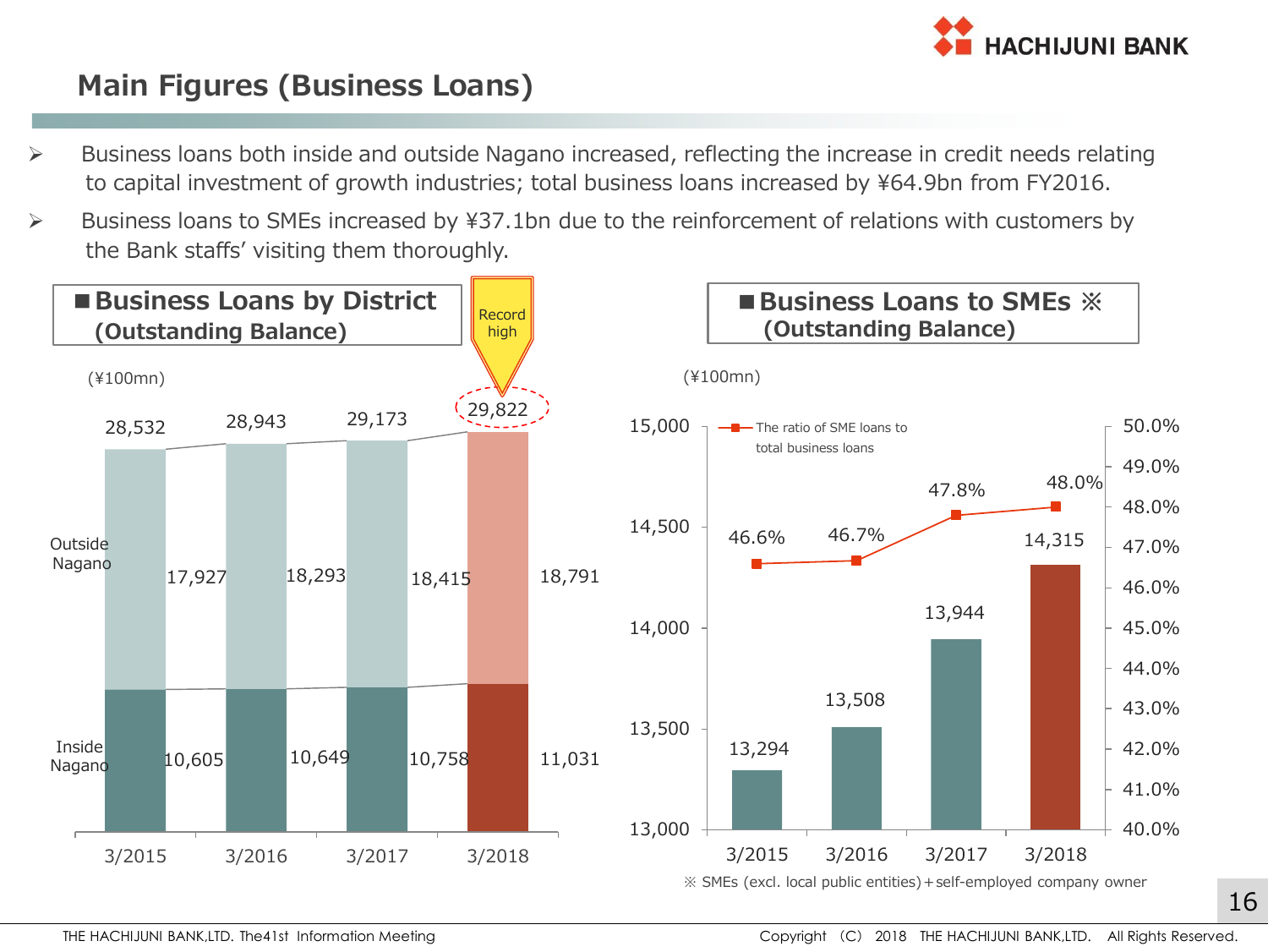

#### **Main Figures (Personal Loans)**

- Personal loans increased by ¥40.7bn from FY2016 to ¥1,242.8bn (record high).
- Housing-related loans increased by ¥31.5bn to ¥1,093.2bn (record high).

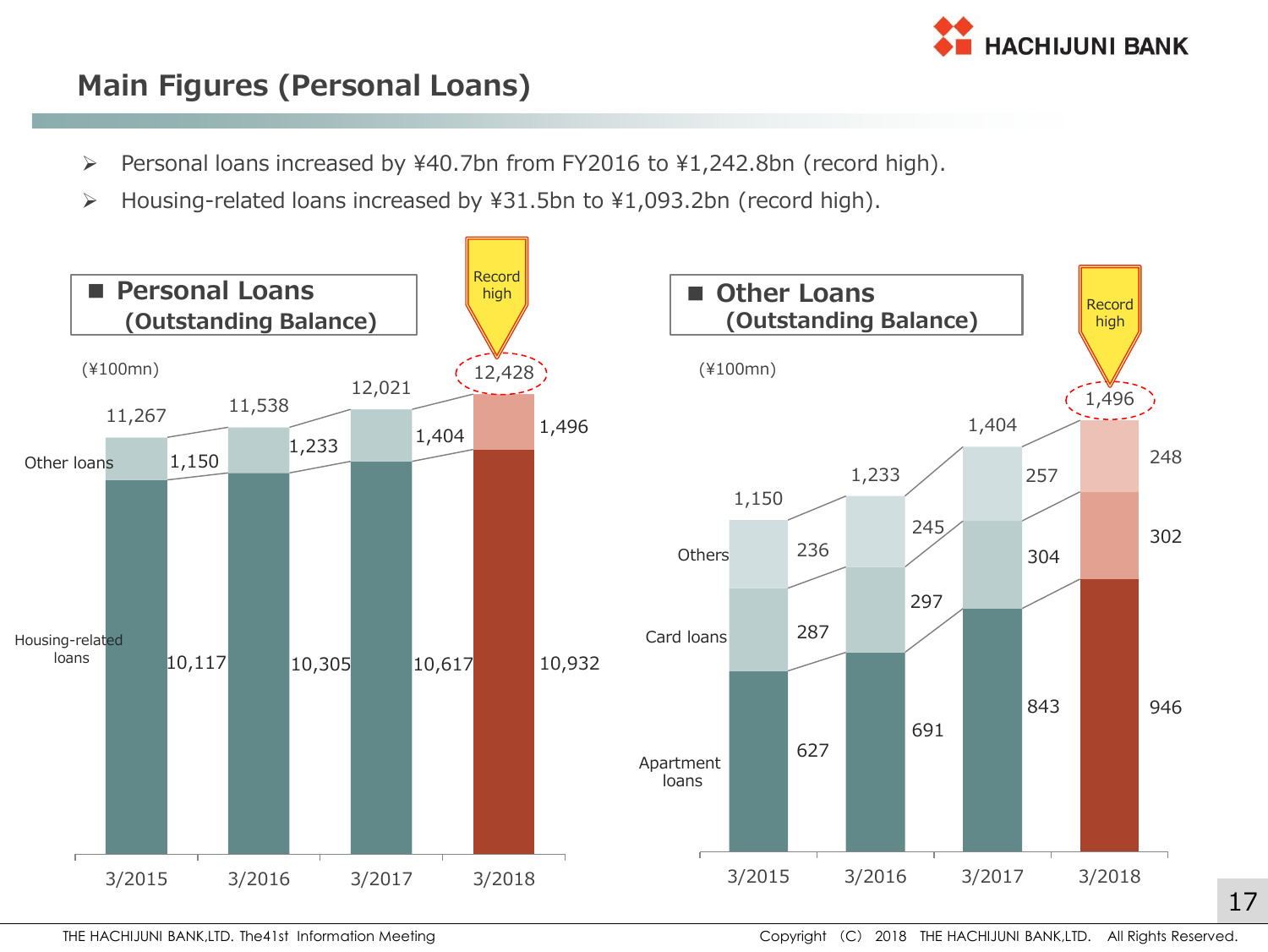

#### **Main Figures(Investment Type Products in Personal Banking)**

- Outstanding balance of investment type products (market price) decreased by ¥38.8bn from FY2016. Investment trusts decreased by ¥4.6bn due to the increase of cancellation backed by the rises in stock prices.
- Revenue of Hachijuni Securities Co., Ltd. (HS) hit a record high, thanks to sales increase of structured bonds by reinforcing the collaboration between the Bank and HS.